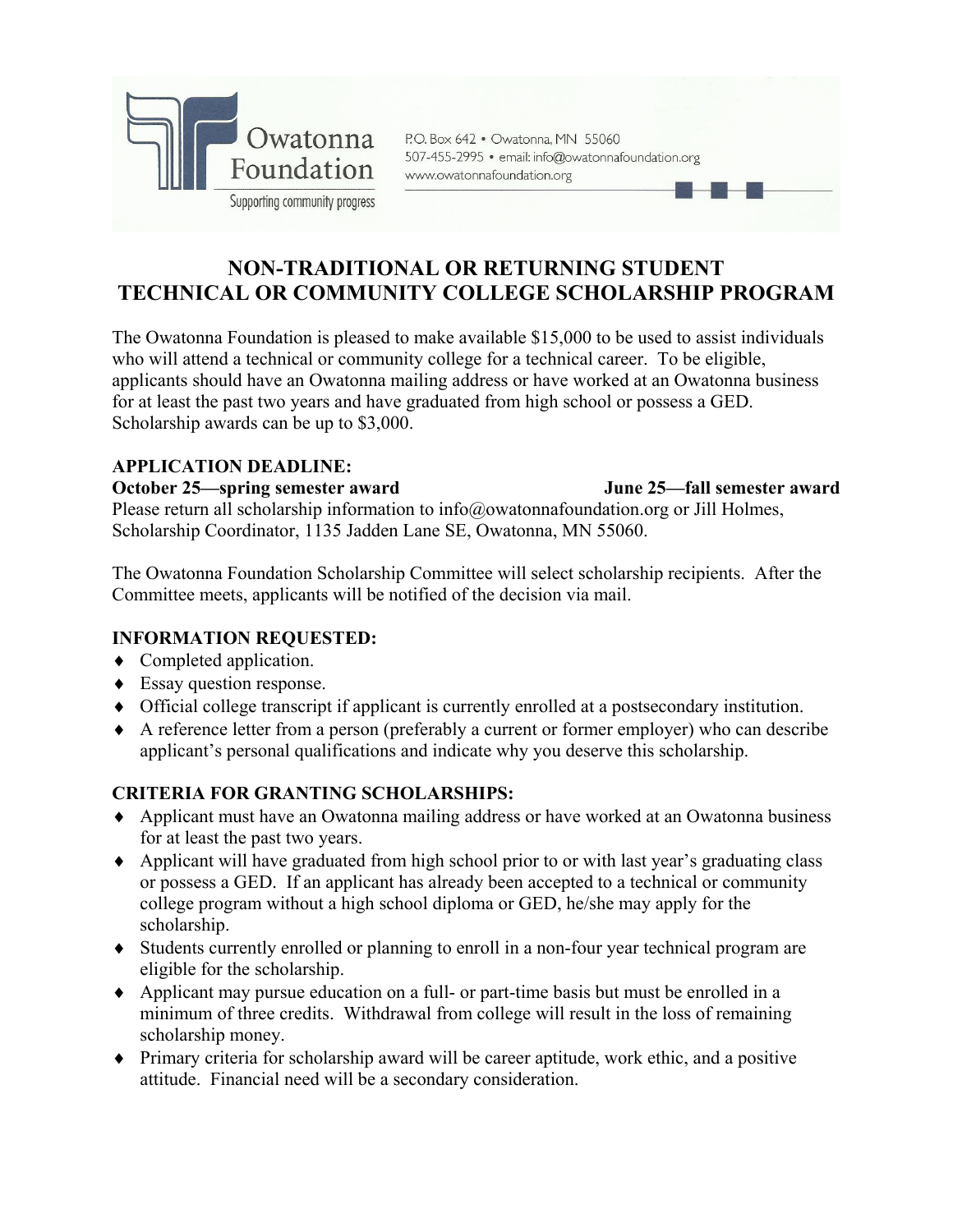

P.O. Box 642 . Owatonna, MN 55060 507-455-2995 · email: info@owatonnafoundation.org www.owatonnafoundation.org

# **NON-TRADITIONAL OR RETURNING STUDENT TECHNICAL OR COMMUNITY COLLEGE SCHOLARSHIP PROGRAM APPLICATION**

Complete application using a black ink pen or online.

# **Applicant Data**:

| Name:                                                           |            |  |         |           |  |
|-----------------------------------------------------------------|------------|--|---------|-----------|--|
| Address:                                                        | Telephone: |  |         |           |  |
| City:                                                           | State:     |  | County: | ZIP Code: |  |
| E-mail:                                                         |            |  |         |           |  |
| High school you attended:                                       |            |  |         |           |  |
| Did you graduate? If so, what year: If not, last year attended: |            |  |         |           |  |
| How long have you had an Owatonna mailing address? Month:<br>or |            |  |         | Year:     |  |
| How long have you worked at an Owatonna business? Month:        |            |  |         | Year:     |  |

# **Technical/Community College Data**:

Name of technical or community college you plan to attend. (If unknown, please list in order of preference the schools to which applications for admission have been sent.)

| School                                                | City                      | <b>State</b> |
|-------------------------------------------------------|---------------------------|--------------|
| School                                                | City                      | <b>State</b> |
| Major course of study:                                | Career goal:              |              |
| Anticipated graduation date: Month:                   |                           | Year:        |
| Applied to college: Yes<br>$\overline{N_0}$           | Accepted at college: Yes  | No           |
| Currently taking college classes: Yes<br>No.          | Number completed credits? |              |
| Applied for other scholarships: Yes<br>N <sub>o</sub> |                           |              |
| If yes, scholarships?                                 |                           |              |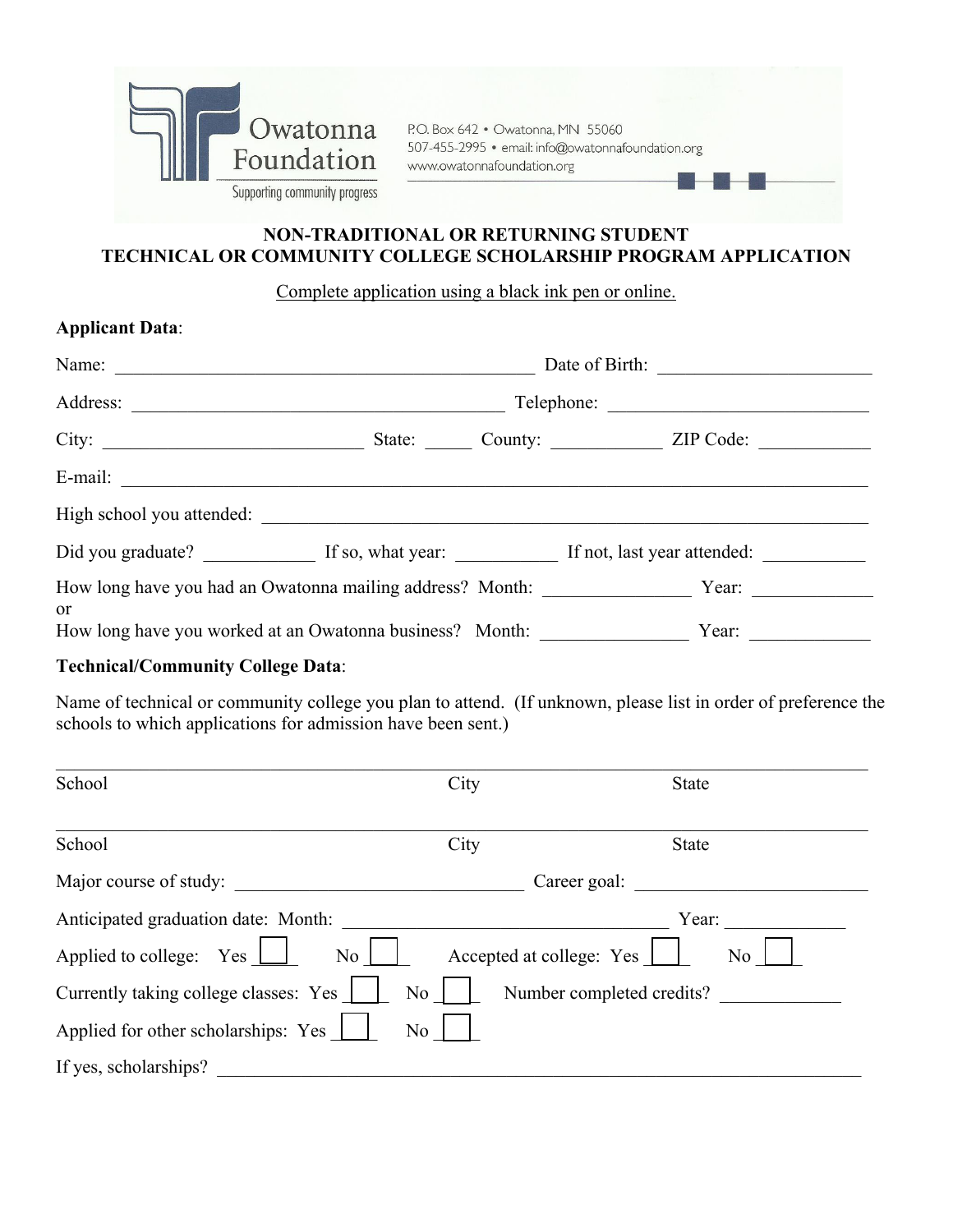**Work Experience**: Identify your work experience during the past four years. Indicate company name and position, employment dates in each job, and approximate number of hours worked each week.

| Company/Position |  | From—Mo./Yr.   To—Mo./Year.   Hours Per Week |
|------------------|--|----------------------------------------------|
|                  |  |                                              |
|                  |  |                                              |
|                  |  |                                              |
|                  |  |                                              |
|                  |  |                                              |

**Activities, Awards, and Honors**: List community activities you have participated in since high school. Include club, church, sport, etc. Also include honors and offices held.

| Activity | No. of Yrs. | Honors | Office(s) Held |
|----------|-------------|--------|----------------|
|          |             |        |                |
|          |             |        |                |
|          |             |        |                |
|          |             |        |                |
|          |             |        |                |

What are your special interests or hobbies?

| Interests or Hobbies | No. of Yrs. $\vert$ |
|----------------------|---------------------|
|                      |                     |
|                      |                     |
|                      |                     |
|                      |                     |
|                      |                     |

**Essay Question**: In 250 words or less, state your career goals, your educational plan, and describe for the committee your aptitude and desire to succeed in your chosen career.